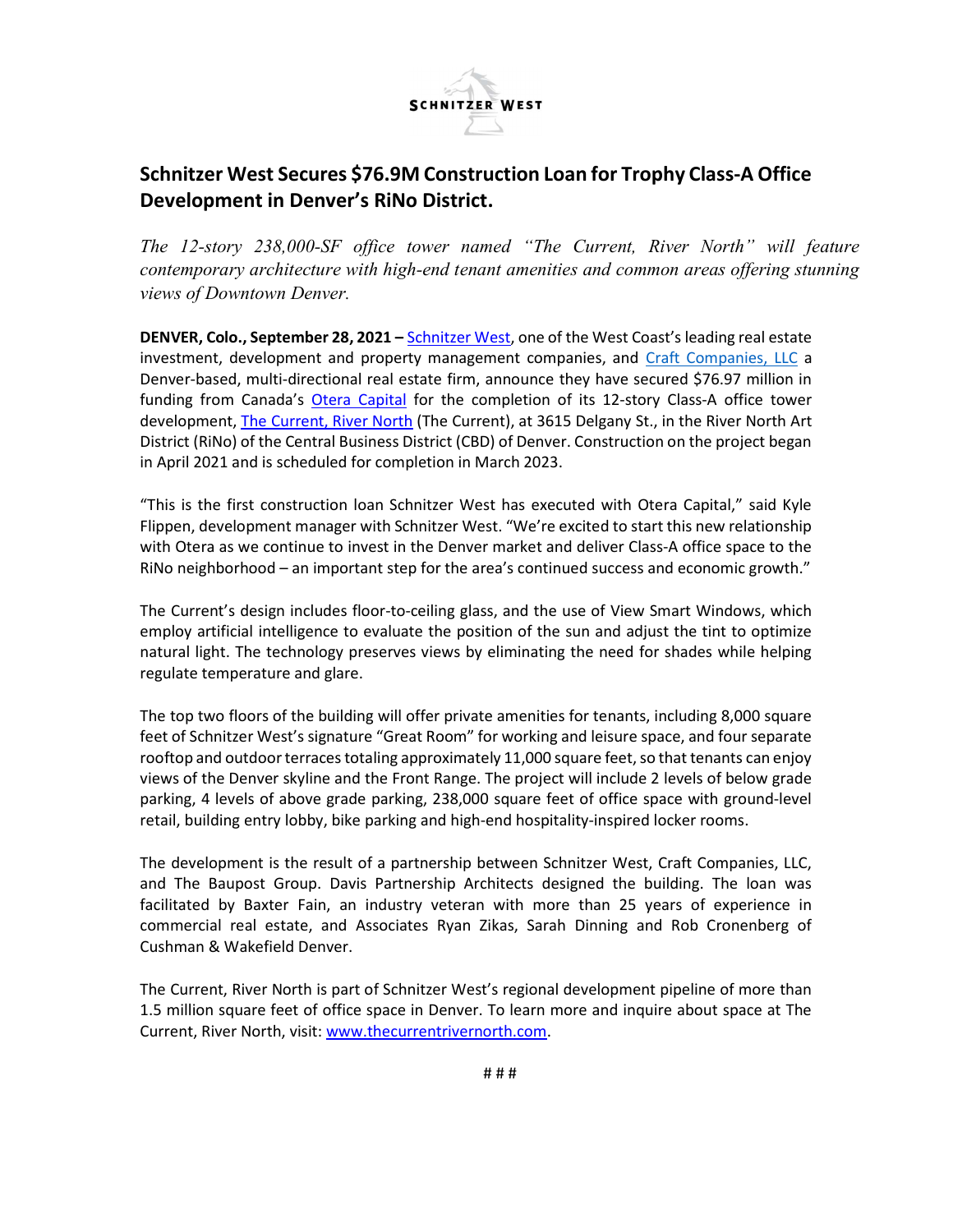

# About Schnitzer West, LLC

Schnitzer West, LLC is one of the West Coast's fastest growing real estate investment, development and property management companies. Founded in 1997 by managing investment partner Dan Ivanoff of Seattle and Schnitzer Investment Corp (now MMGL Hold Co LLC.), the company has built a successful track record in the commercial and multi-family housing markets through product innovation, disciplined management, and investment expertise. Known for its commitment to "Outperform the Expected," Schnitzer West has earned recognition for creating innovative workplaces and living spaces, for delivering superior-to-market returns, and for its value-creation approach to property management. To date, it has developed or repositioned more than 10.7 million square feet of Class-A office and suburban office, flex, industrial and bio-tech space, mixed-use, and luxury multi-family residential condominiums in Seattle, Portland and Denver. Currently, its Asset Operations group actively manages 2.9 million square feet of office and industrial property for a variety of clients. Building on its success in the Northwest, Schnitzer West owns additional properties in Denver and is exploring new market opportunities across the Western United States. Learn more at www.schnitzerwest.com.

# About Craft Companies, LLC

Craft Companies, LLC is a Colorado-based, multi-directional real estate firm specializing in project acquisitions, sustainable development and management. A tight-knit team of experienced professionals, Craft creates healthy, balanced, and sustainable communities through smart design, diligence and innovation.

# About The Baupost Group, LLC

The Baupost Group is a Boston-based investment manager with a long-term, value-oriented approach. Since 1982, the firm has been thoughtfully stewarding and compounding capital on behalf of families, foundations and endowments, as well as employees who collectively are the firm's largest client. Baupost manages roughly \$31 billion with a broad and flexible charter, investing in a wide range of asset classes, including significant holdings in publicly traded debt and equity securities, private debt, real estate, and private equity.

### About Otera Capital

Otera Capital is an institutional real estate lender recognized for its expertise, professionalism, reliability and long-term partnership approach. Otera is a vertically integrated balance sheet lender which offers a wide range of large commercial real estate loans inclusive of construction, bridge and term loans in Canada and the United States of America. Otera currently has US\$18.1 billion in assets under management.

Otera is a subsidiary of CDPQ, a global Canadian pension fund investment manager with US\$287.1 billion in net assets.

### About Cushman & Wakefield

Cushman & Wakefield (NYSE: CWK) is a leading global real estate services firm that delivers exceptional value for real estate occupiers and owners. Cushman & Wakefield is among the largest real estate services firms with approximately 50,000 employees in over 400 offices and 60 countries. In 2020, the firm had revenue of \$7.8 billion across core services of property, facilities and project management,